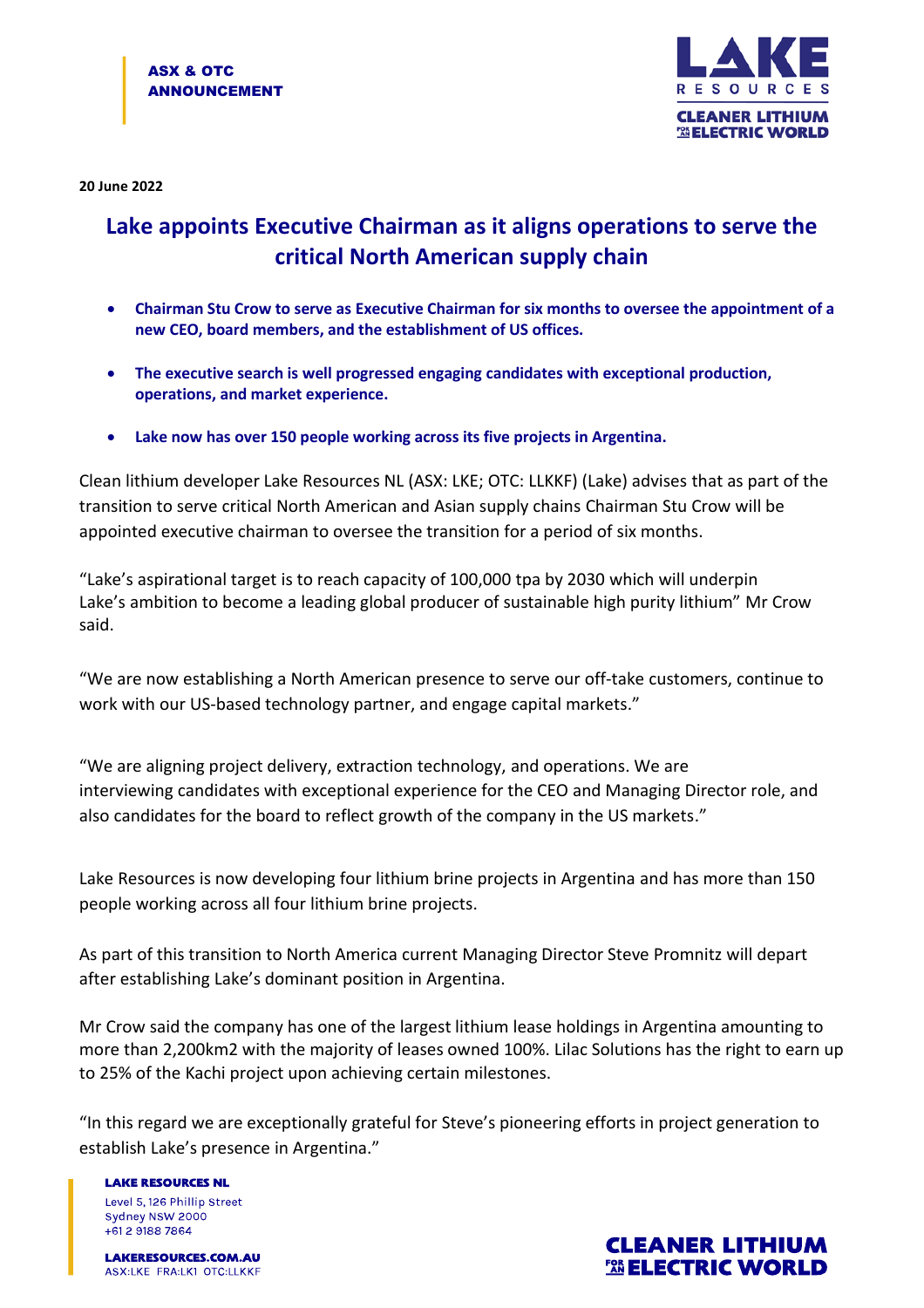

He said Mr Promnitz was also key in the early identification of direct lithium extraction and the alignment with technology partner California-based Lilac Solutions.

"As project financing becomes increasingly tied to ESG credentials, new lithium projects will need to adhere to strict ESG standards and Steve recognised this very early on."

Mr Crow said the market would be kept fully informed of the transition and appointment of new executives and board members. He anticipated Lake would inform the markets in coming weeks of new appointments.

An updated ASX release will be provided once the board has finalised Mr Crow's appointment and remuneration details.

## **Lake Investors please contact:**

**Twitter:** [https://twitter.com/Lake\\_Resources](https://twitter.com/Lake_Resources) **LinkedIn:** <https://www.linkedin.com/company/lake-resources/> **Facebook:** https://www.facebook.com/LakeResources **Website:** [http://www.lakeresources.com.au](http://www.lakeresources.com.au/) **Join Lake's mailing list:** <http://eepurl.com/gwA3o9> **IR**: Anthony Fensom, Republic PR, +61 (0) 407 112 623, [anthony@republicpr.com.au](mailto:anthony@republicpr.com.au)

**For media queries, please contact:** Nigel Kassulke at Teneo **M:** +61407904874 **E:** [Nigel.Kassulke@teneo.com](mailto:Nigel.Kassulke@teneo.com)

## **About Lake Resources NL (ASX:LKE OTC:LLKKF ) –**

**Clean high purity lithium using efficient disruptive clean technology - in demand by EV makers and lithium-ion batteries** Lake Resources NL (ASX:LKE, OTC: LLKKF) is a clean lithium developer utilising direct extraction technology for production of sustainable, high purity lithium from its flagship Kachi Project in Catamarca Province within the Lithium Triangle in Argentina among three other projects covering 220,000 ha.

This direct extraction method delivers a solution for two rising demands – high purity battery materials to avoid performance issues, and more sustainable, responsibly sourced materials with low carbon footprint and significant ESG benefits.

1. **Climate-Tech**: Efficient, disruptive, clean, cost-competitive technology using well-known water treatment re-engineered for lithium (not mining). Technology partner, Lilac Solutions Inc, is supported by the Bill Gates led Breakthrough Energy fund, MIT's The Engine fund, Chris Sacca's Lowercarbon Capital, BMW, Sumitomo and SK Materials. Lilac will earn in to the Kachi Project, up to a 25% stake, based on certain milestones and then be expected to fund their c.US\$50 million pro-rata share (refer ASX announcement 22 September 2021)

2. **High Purity**: 99.97% purity lithium carbonate samples for a premium price. Demonstrated high quality in nickel rich NMC622 lithiumion batteries (refer ASX announcement 20 October 2020; 2 March 2021).